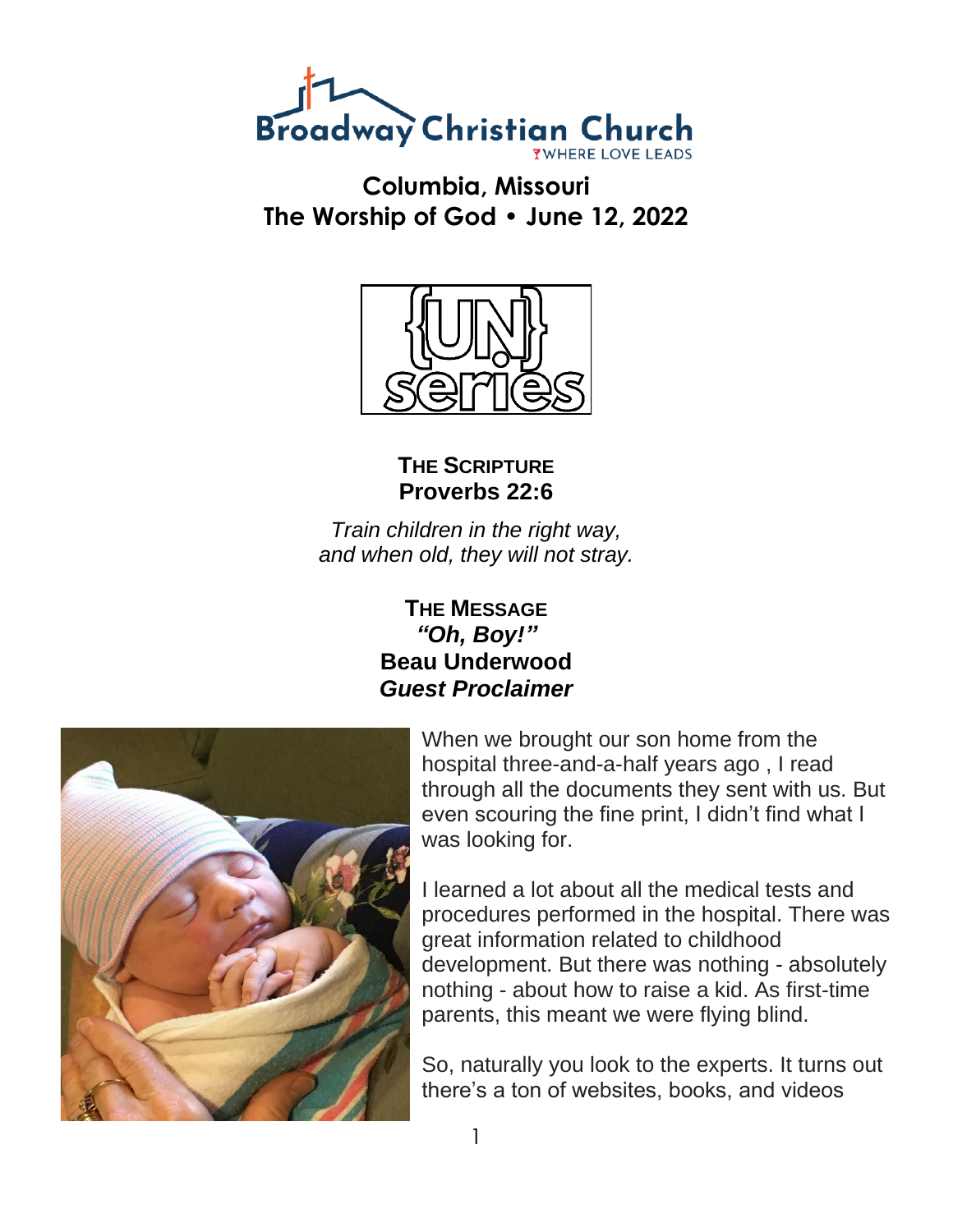devoted to parenting. **Most of them are terrible.** And the decent ones often provide conflicting advice. It turns out that a lot of our child-rearing practices are more rooted in convention and preference than actual science.

As a pastor, you would expect that I would see the Bible as a resource. Well, let me tell you something: I love Scripture. I believe it reveals the nature, the activity, and the desires of God. It teaches us all about following Jesus. But it offers next to nothing about parenting.

Actually, that's not quite right. There's a few lessons we can draw from its pages. Consider these wise words from Leviticus 18:21, "Do not give any of your children to be sacrificed to Molek, for you must not profane the name of your God." So, not sacrificing children to false gods is a clear biblical principle. As a family, we've been members here at Broadway Christian Church for about a year and, as best I can tell, we're doing pretty well on that score.

The most famous Scripture about parenting is the one we heard from Proverbs: "Start children off on the way they should go, and even when they are old, they will not turn from it." You've likely seen this on a greeting card or may even have it hanging somewhere in your house. It's one of those verses that lots of Christians recite, but few people bother to think about.

Consider two obvious problems, one related to interpretation and the other to practicality.

"Start children off on the way they should go" sounds exactly right. But, like Thomas the disciple of Jesus - you know, the doubting disciple - a moment's reflection causes us to ask, "How can we know the way?" How do we know "the way" a child should go?

The Book of Proverbs is filled with pithy statements of wisdom like this one, but slogans always lack substance. There's nothing in this verse, or the entire book of Proverbs, which offers details on what exactly that recommended way is all about. Here the Bible is like the sports apparel maker Nike. It tells us to "just do it" without defining the meaning of "it."

This ultimately proves to be a good thing. The Book of Proverbs was written **hundreds of years** before the birth of Jesus. It's super ancient. A lot has changed about parenting in the last several decades, as I moved from child to father. Obviously, a MUCH bigger shift occurred over the 25 or so centuries between when Proverbs was written and today. So, "the way [children] should go" needs to be defined anew for each contemporary moment, which Proverbs simply cannot do for us.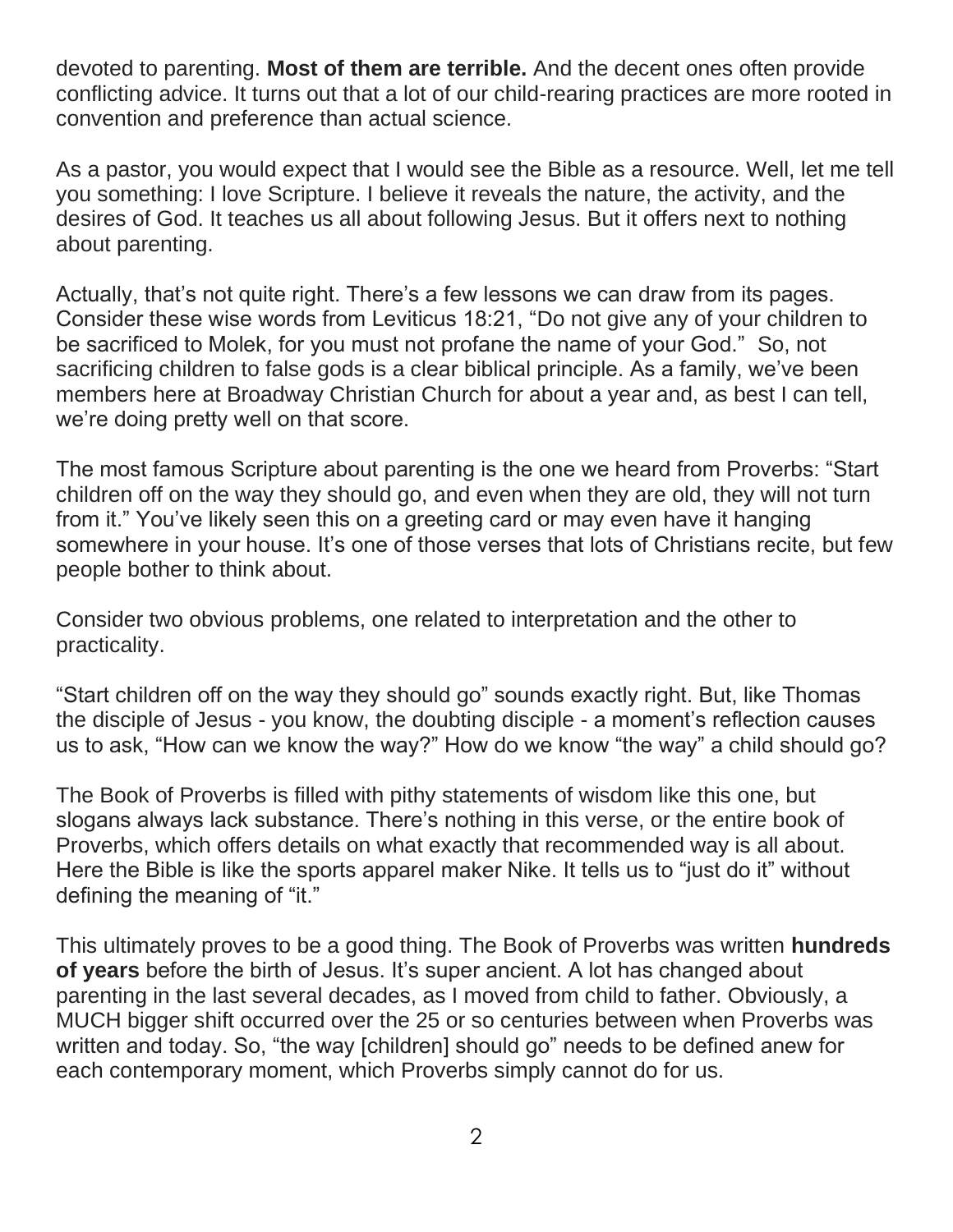That brings us to problem number two with this verse, which is the practical side of things. I know lots of amazing parents. People that I admire. Folks that I want to emulate in raising my own son. They invested in their kids. Loved them. Taught them all the right things. Gave them every possible advantage. Disciplined them when necessary. Encouraged them at every step along the way. There's nothing about their approach that I would criticize. In other words, they started their children off on the way they should go.

And you know what happened? Some of these parents had wildly successful kids. Straight-A students. Star athletes. Full rides to college.

But some of these parents had kids veer wildly off the anticipated path. They struggled academically and socially. Addictions and illnesses developed that no amount of love seemed to overcome. One mistake, combined with our society's broken criminal justice system, brought about legal trouble that begat more mistakes compounded by social injustice that begat more trouble. In other words, they started their children off on the way they should go, and when the children grew up, they turned away from it. In these scenarios, the supposed wisdom of Proverbs proved to be folly. To these parents, the biblical teaching was just obviously wrong.

So, as a new dad, this left me back at square one. Neither the hospital nor the socalled parenting experts nor even the Bible seemed capable of helping me raise my son. And, to make matters worse, the problem contained another layer.

As a white, straight, economically secure dad to a white, economically presumably straight, son, my child would be starting out in a privileged position in this hurting world. He could either use those advantages to make the fractures in the world - the racism, the sexism, the inequalities, and inequities that conflict with the coming Reign of God worse OR he could use his advantages to make them better.

In addition to worrying about whether my kid would behave in a restaurant, I started worrying about whether my son would add to the problems of the world or be a part of finding solutions? As a new father, one implication was clear to me: my parenting would not - and could not - be neutral.

So, I decided to write letters to my son. These notes would distill the values that his mom and I were trying to impart. I hoped that once he was old enough to read them, the letters would reinforce the lessons of his childhood.

I shared this idea with another Disciples pastor, who was also raising young boys. He was already writing an annual letter to each of his sons and quickly decided he would take on the writing project with me. If we were going to go to all this trouble, we figured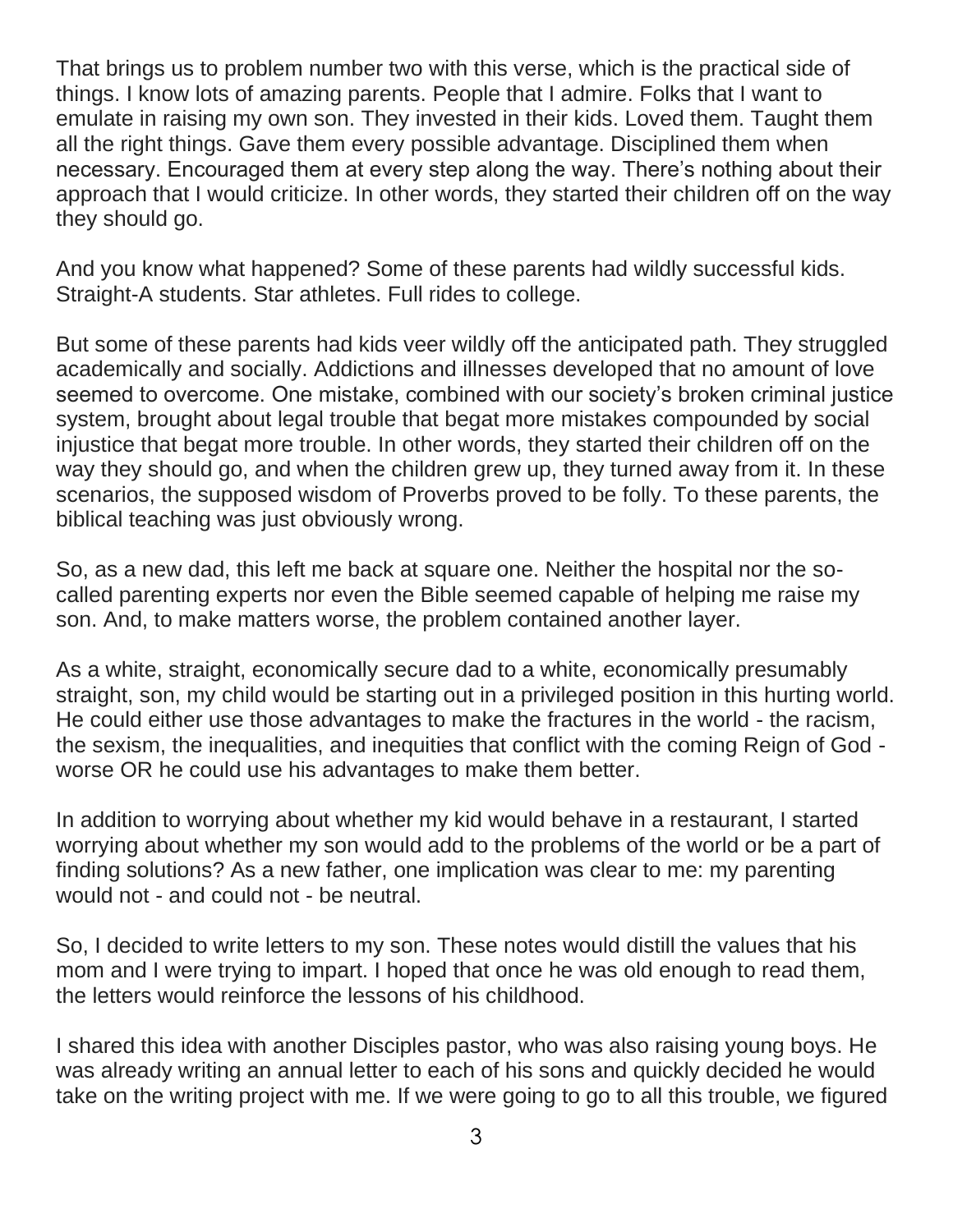other dads (or even moms) might benefit from our example and want to do it themselves. So, we contacted Chalice Press, and that gave birth to our book, *Dear Son: Raising Faithful, Just, and Compassionate Men.*

Now, we don't claim to be experts in raising kids. I'm not even the best parent in my own house. But we do believe that progressive Christians should think about parenthood vocationally. This is work God calls us to do, and we should approach it as a calling to God. And that means we need resources that align with our beliefs. Frankly, I'm tired of Focus on the Family defining what Christian parenthood looks like. So, this book is our small contribution to the growing pushback against the bad theology found on too many bookshelves.

While I hope you'll consider reading the book, I have a much bigger request for you: I need your help in raising my son. You see, our society limits



responsibility for child rearing to parents or, perhaps, extended family. However, I'm convinced followers of Jesus are required to take a much broader perspective. If we begin to think about parenthood vocationally, then we realize that within a Christian community raising kids involves us all.

Consider the odd ritual we collectively participate in when a child is born. We don't just recognize the birth. We do more than celebrate the child's arrival. We ask parents exhausted, overwhelmed, but blessedly faithful parents - to stand before the entire church and commit themselves to raising their child in Christlike ways.

Then, as they anxiously stand there in front of everyone, we invite the entire congregation to respond in affirmation. We expect the community will make a commitment back, not just to the parents but also to the child. Think about how weird that is! A bunch of strangers brought together in one place by the Holy Spirit saying, "Here's the deal. Since you're promising to raise that kid to love Jesus, we'll promise to do everything we can to help you along the way."

It reminds me of what happens as Jesus is dying on the cross. The Gospel of John describes one of his last acts as creating a new family defined not by genetics but by relationships. He tells his mother to adopt one of his disciples as her son. And he tells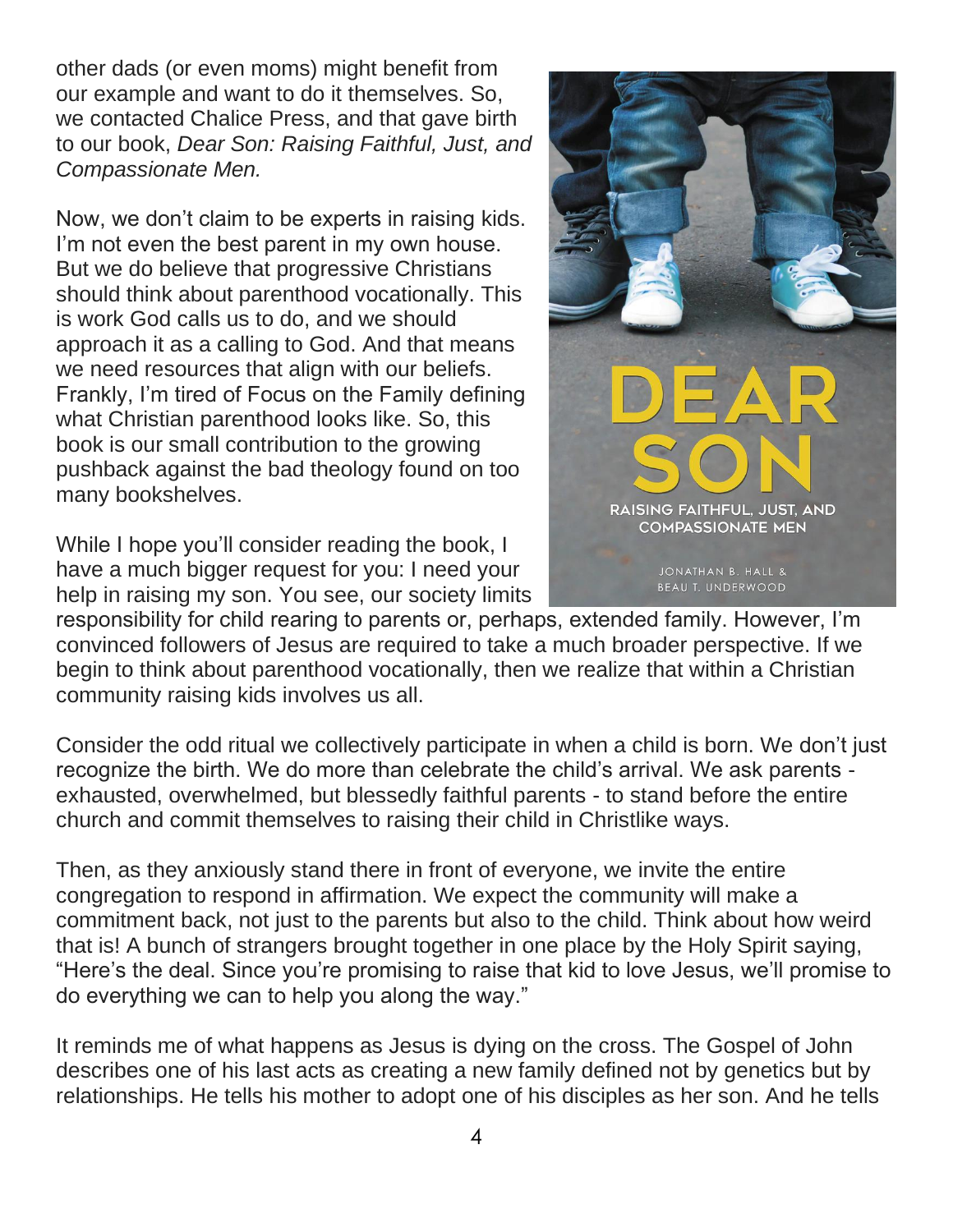that disciple that he now has a new mother. The implication is that a shared faith in Christ constitutes a new family. Not only does Jesus transform our relationship to God, but he alters our connections to one another. The Church is to model the ideal of the family, where the bonds of love inspire great compassion and sacrifice to ensure that our kin can thrive, and our loved ones are kept safe.

Notice that I qualified that statement by using the word "ideal." Not every human family fits that description, nor does every church live up to that expectation. Many of us know that to be true in the most painful of ways. Yet, our real failures do not negate the attractiveness of that vision. Our proclamation that Jesus is Lord of us all should change how we see and relate to one another.

So, as my brothers and sisters in Christ, I have an invitation for you. There's a lot of complexity around biological parenthood in this community. There are single moms, grandparents raising kids, would-be parents dealing with the grief of infertility, couples who decided parenthood wasn't right for them, and lots of other stories - some celebratory and some painful - that are present when we gather together.

Recognizing that diversity, I also want to affirm our commonality. It's the commitment we make at every baby dedication, baptismal ceremony, or celebration of a new member joining this church. We have a stake in each other. And that means there's a collective responsibility - a common vocation - when it comes to kids.

I want you to smile with delight when my son dances in the back pew.

I hope you'll indulge his curiosity about worshiping God when he stands in front of the drummer during praise songs.

I'm happy for you to scold him when he runs through the halls OR fails to listen to his mom and dad.

What I'm asking you to do - no, what I'm insisting you do - is take seriously your role in teaching all the kids here about the Broad-way of following Jesus. Because my son and every other child of this church isn't going to learn those lessons anywhere else.

That's how we bring the wisdom of Proverbs to life.

If all of us teach our kids about the way they should go, then we've got a fighting chance that they'll still be following Jesus when they grow up.